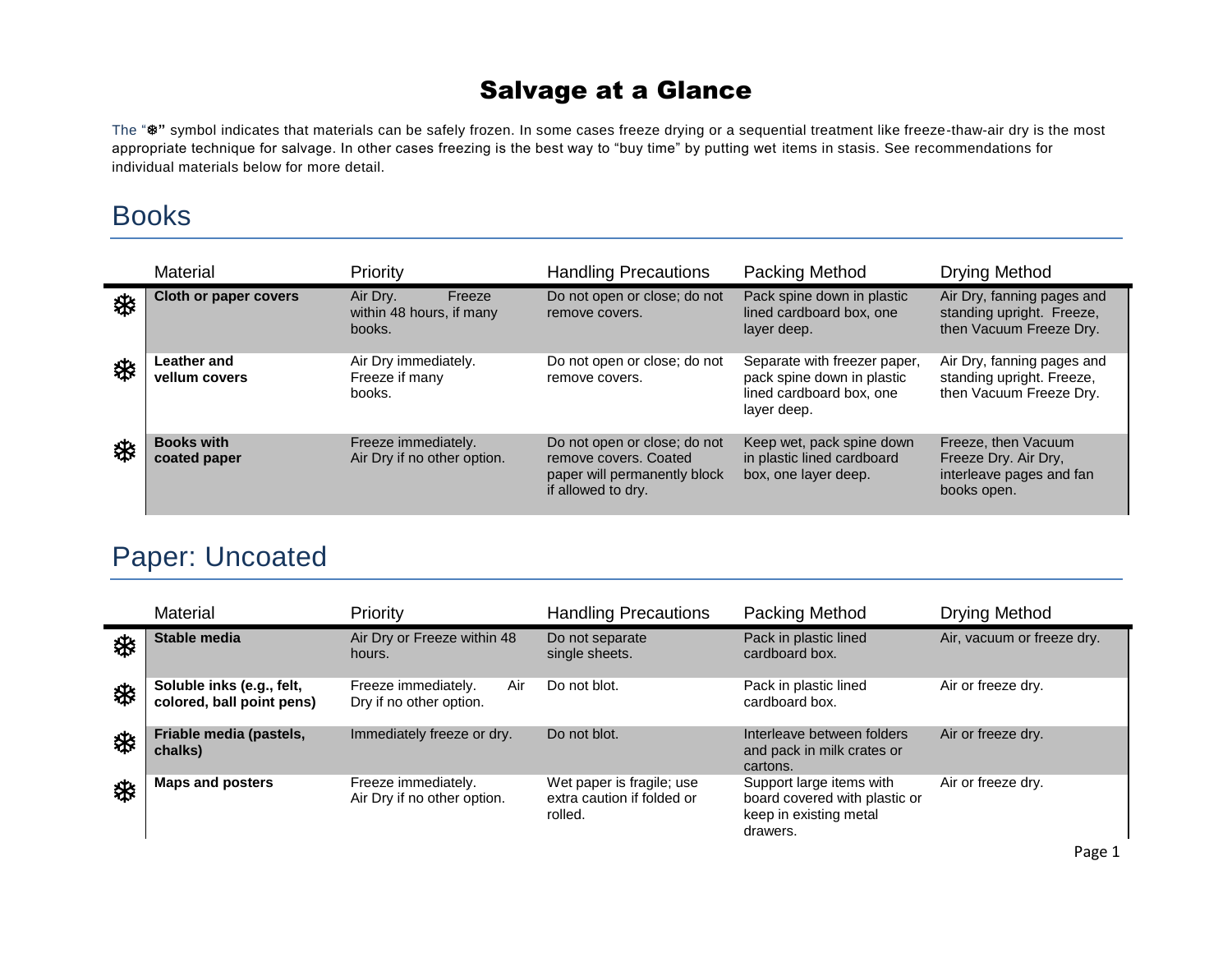<u> 1980 - Johann Barn, amerikansk politiker (d. 1980)</u>

## Paper: Coated

|   | Material                                                         | Priority                                           | <b>Handling Precautions</b>                                                                                                     | Packing Method                                                                                  | Drying Method                                                                                   |
|---|------------------------------------------------------------------|----------------------------------------------------|---------------------------------------------------------------------------------------------------------------------------------|-------------------------------------------------------------------------------------------------|-------------------------------------------------------------------------------------------------|
| 尜 | <b>Maps and posters</b>                                          | Immediately freeze or dry.                         | Wet paper is fragile; use<br>extra caution if folded or<br>rolled. Coated paper will<br>permanently block if allowed<br>to dry. | Support large items with<br>board covered with plastic or<br>keep in existing metal<br>drawers. | Freeze drying preferred.                                                                        |
| 尜 | Thermofax and fax copies<br>(sensitize coatings)                 | Freeze immediately.<br>Air Dry if no other option. | Coated paper will<br>permanently block if allowed<br>to dry.                                                                    | Pack in plastic lined<br>cardboard box.                                                         | Freeze, then Vacuum<br>Freeze Dry. Air Dry on<br>blotter paper or nylon<br>screen.              |
| 尜 | <b>Architectural or</b><br>engineering drafting<br><b>linens</b> | Freeze immediately.<br>Air Dry if no other option. | Avoid pressure - inks can<br>smear away. Coated paper<br>will permanently block if<br>allowed to dry.                           | Support large items with<br>board covered with plastic or<br>keep in existing metal<br>drawers. | Support large items with<br>board covered with plastic or<br>keep in existing metal<br>drawers. |

# Paper: Framed Works on Paper

| Material | Priority                                                                 | <b>Handling Precautions</b>                                    | Packing Method                                                                       | Drying Method                                                                      |
|----------|--------------------------------------------------------------------------|----------------------------------------------------------------|--------------------------------------------------------------------------------------|------------------------------------------------------------------------------------|
|          | Remove from frames if<br>possible. Air Dry or<br>Freeze within 48 hours. | Handle with care - glass<br>can puncture or tear wet<br>paper. | Unframe if possible, then<br>pack according to<br>recommendations for<br>paper type. | Once unframed/<br>unmatted, dry according<br>to recommendations for<br>paper type. |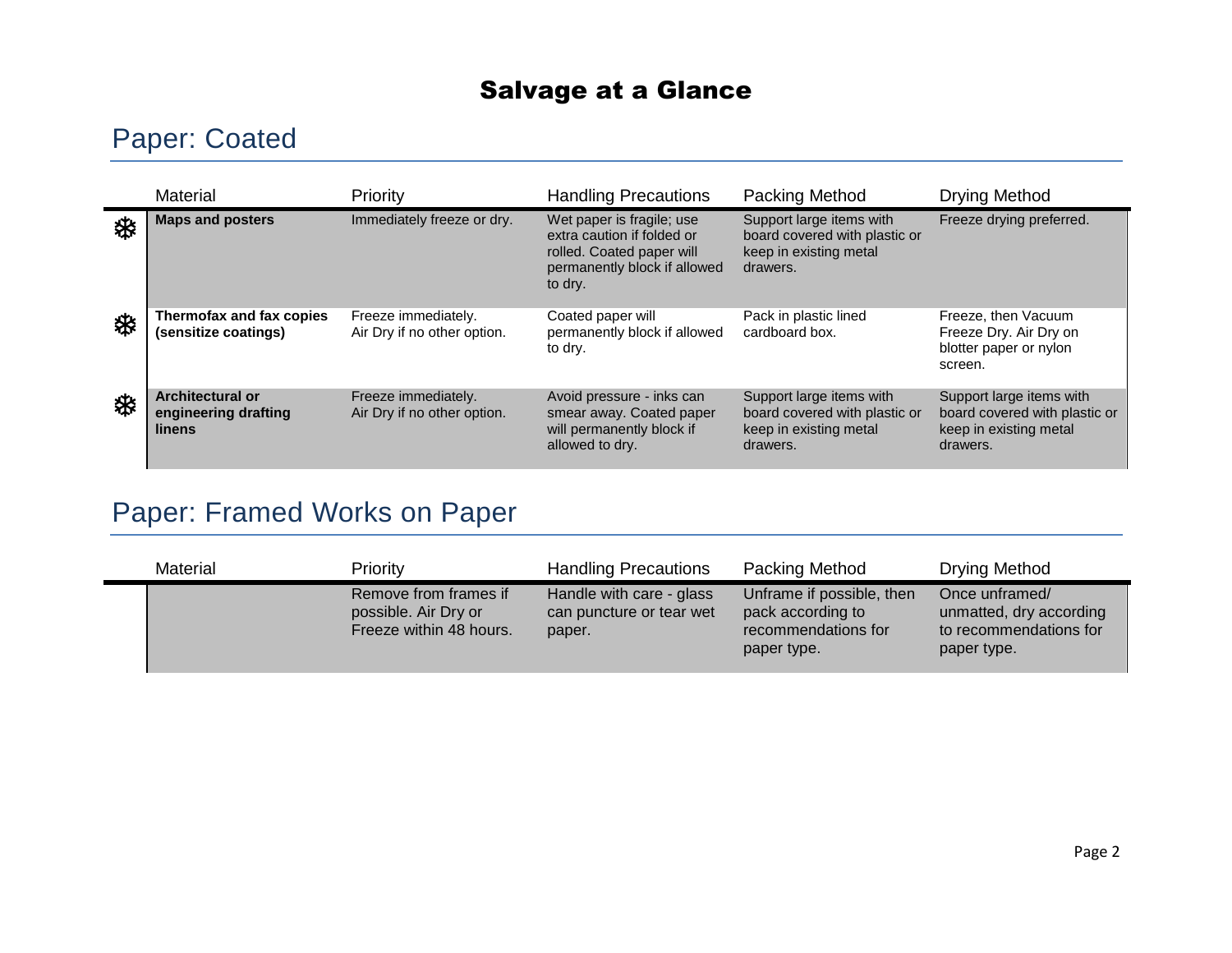## Parchment and Vellum Manuscripts

| Material | Priority                      | <b>Handling Precautions</b> | Packing Method                                                  | Drying Method                                                                 |
|----------|-------------------------------|-----------------------------|-----------------------------------------------------------------|-------------------------------------------------------------------------------|
|          | Immediately freeze or<br>dry. |                             | Interleave between<br>folders. Pack oversized<br>material flat. | Air or freeze dry. Do not<br>freeze dry gilded or<br>illuminated manuscripts. |

## CDs & DVDs

|   | <b>Material</b>         | Priority                              | <b>Handling Precautions</b>    | Packing Method                                           | Drying Method                                                          |
|---|-------------------------|---------------------------------------|--------------------------------|----------------------------------------------------------|------------------------------------------------------------------------|
|   | <b>CDs &amp; DVDs</b>   | Air Dry immediately.                  | Do not scratch the<br>surface. | Pack vertically in milk crates<br>or polypropylene bins. | Air dry.                                                               |
| 尜 | <b>Paper enclosures</b> | Air dry or Freeze within 48<br>hours. |                                | Pack in plastic lined<br>cardboard box.                  | Air Dry according to paper<br>type. Freeze, then Vacuum<br>Freeze Dry. |

## Magnetic Media: Computer

| Material            | Priority                                                                                                                                                   | <b>Handling Precautions</b>                                                                   | Packing Method                                                                                                    | Drying Method |
|---------------------|------------------------------------------------------------------------------------------------------------------------------------------------------------|-----------------------------------------------------------------------------------------------|-------------------------------------------------------------------------------------------------------------------|---------------|
| <b>Tapes</b>        | Immediately rinse off tapes<br>in clean water. Dry paper<br>boxes and labels within 48<br>hours. Tapes can stay wet<br>for several days. DO NOT<br>FREEZE. | Do not touch magnetic<br>media with bare hands.<br>Handle open reel tapes by<br>hubs or reel. | Keep tapes wet in plastic<br>bags. Pack vertically in<br>plastic crate.                                           | Air dry.      |
| <b>Floppy Discs</b> | Immediately pack and move<br>to a location where they can<br>be dried. DO NOT<br>FREEZE.                                                                   | Do not touch disk surface<br>with bare hands.                                                 | Pack discs wet and keep<br>them west for transport.<br>Pack vertically in plastic<br>bags or tubes of cold water. | Air dry.      |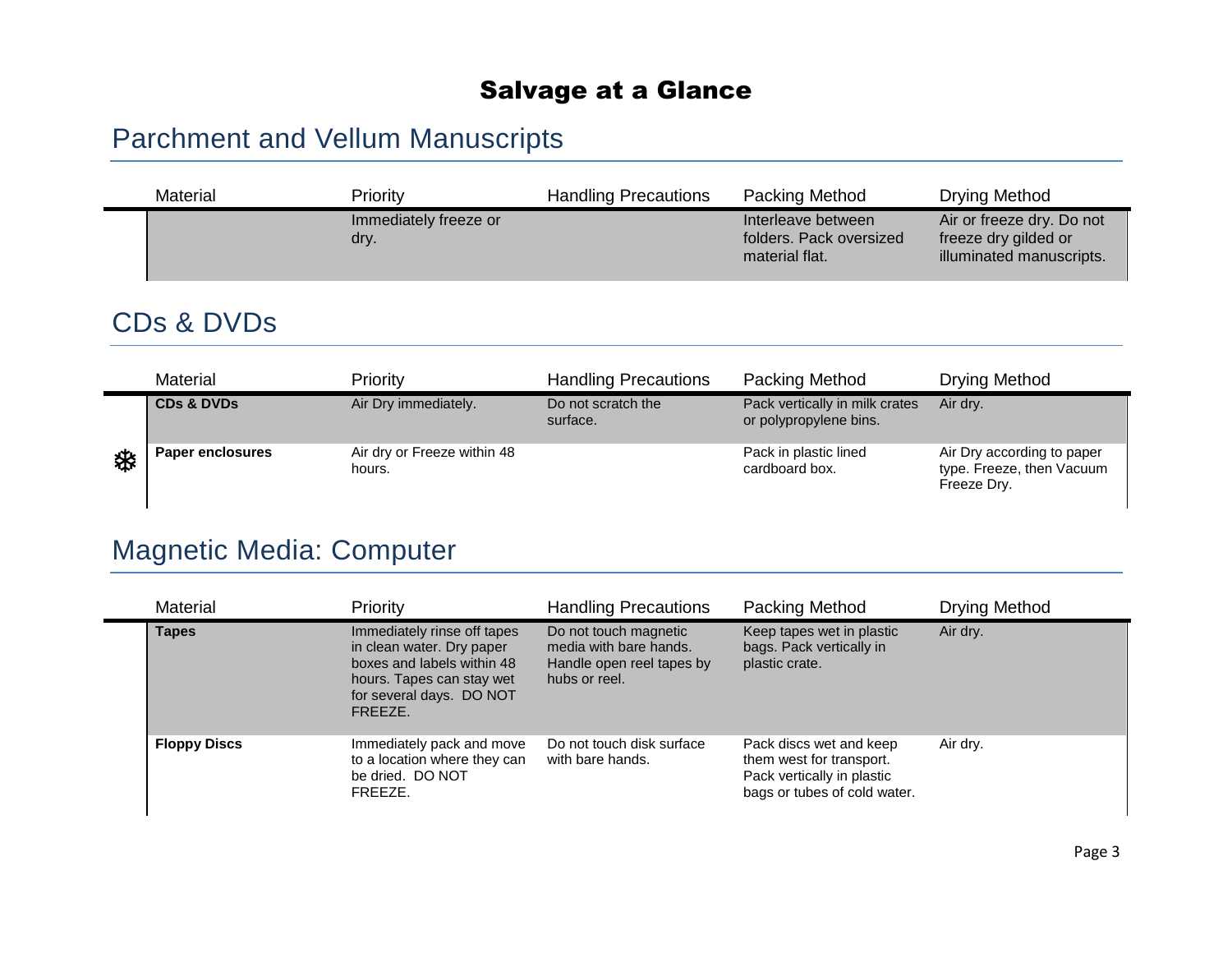# Magnetic Media: Video and Audio

|   | <b>Material</b>                    | Priority                                                                      | <b>Handling Precautions</b>                                                                                      | Packing Method                                                                 | Drying Method                                                          |
|---|------------------------------------|-------------------------------------------------------------------------------|------------------------------------------------------------------------------------------------------------------|--------------------------------------------------------------------------------|------------------------------------------------------------------------|
|   | <b>Audio and Video Tapes</b>       | Immediately rinse off tapes<br>soaked by dirty water. Dry<br>within 24 hours. | Do not touch magnetic<br>media with bare hands.<br>Keep away from magnets<br>(i.e. loud speaker)<br>enclosures). | Keep tapes in wet plastic<br>bags. Pack vertically in<br>plastic crate or tub. | Air dry. Never freeze.                                                 |
| 柋 | Paper enclosures, boxes,<br>labels | Air dry or Freeze within 48<br>hours.                                         |                                                                                                                  | Pack in plastic lined<br>cardboard box.                                        | Air Dry according to paper<br>type. Freeze, then Vacuum<br>Freeze Dry. |

## Microforms

|   | Material                          | Priority                           | <b>Handling Precautions</b>                                      | Packing Method                                                         | Drying Method                                                  |
|---|-----------------------------------|------------------------------------|------------------------------------------------------------------|------------------------------------------------------------------------|----------------------------------------------------------------|
|   | <b>Microfilm rolls</b>            | Rewash and dry within 48<br>hours. | Do not remove from<br>boxes; hold together with<br>rubber bands. | Keep wet. Pack (in blocks)<br>of 5) in plastic lined<br>cardboard box. | Arrange with a<br>microfilm<br>processor to<br>rewash and dry. |
| ӝ | <b>Aperture cards</b>             | Freeze or dry within 48<br>hours.  |                                                                  | Keep wet. Pack in plastic<br>bags inside boxes.                        | Air dry; or freeze, thaw, and<br>air dry.                      |
| 尜 | <b>Jacketed microfilm</b>         | Freeze or dry within 48<br>hours.  |                                                                  | Keep wet. Pack in plastic<br>bags inside pail or boxes.                | Air dry; or freeze, thaw, and<br>air dry.                      |
| 尜 | Diazo and vesicular<br>microfiche | Freeze or dry within 48<br>hours.  |                                                                  | Interleave between<br>envelopes and pack in milk<br>crates or cartons. | Air dry; or freeze, thaw, and<br>air dry.                      |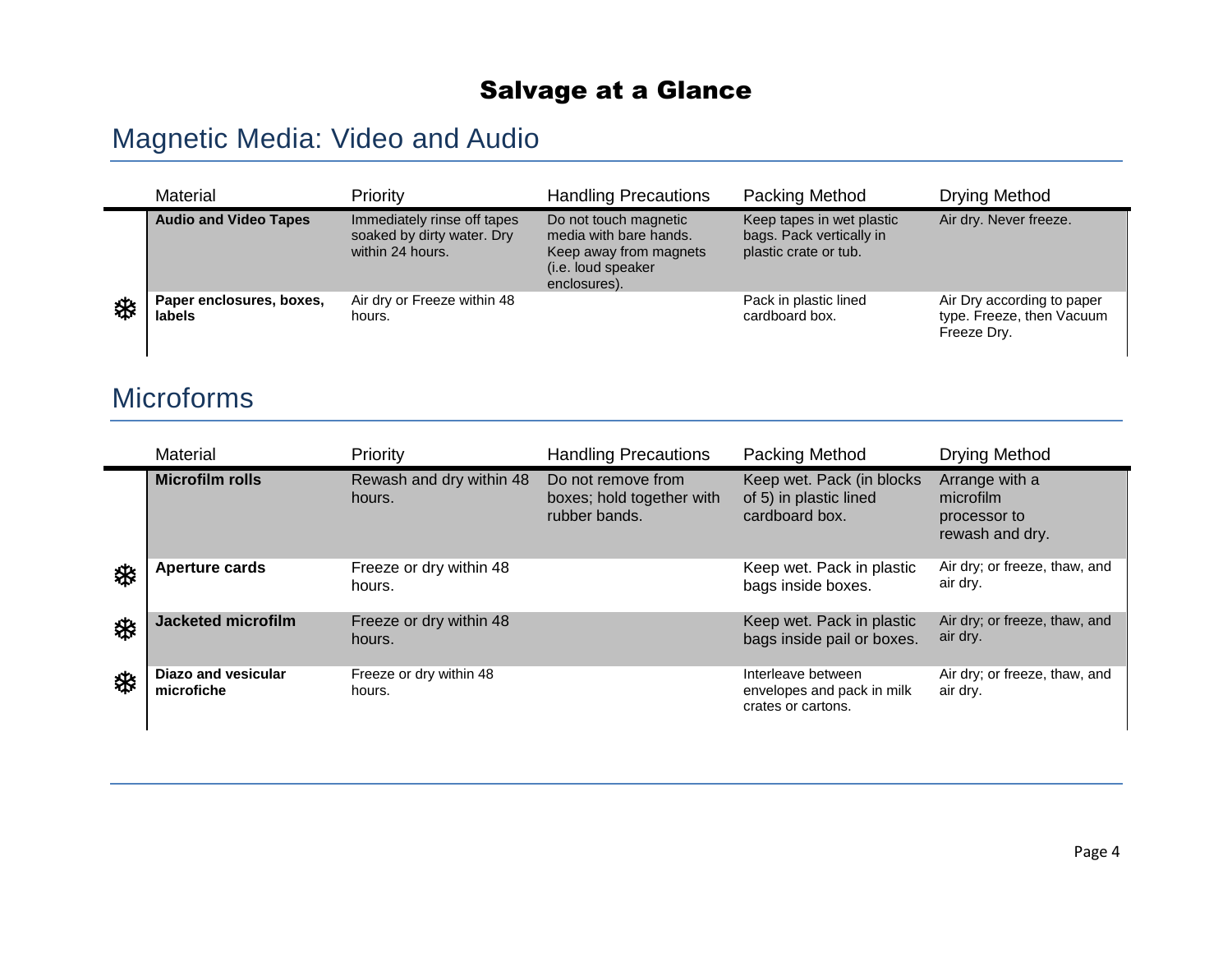## Motion Pictures

| Material               | Priority                           | <b>Handling Precautions</b> | <b>Packing Method</b>                                                 | Drying Method                                          |
|------------------------|------------------------------------|-----------------------------|-----------------------------------------------------------------------|--------------------------------------------------------|
| <b>Motion pictures</b> | Rewash and dry within 48<br>hours. | Do not remove from cans.    | Keep wet. Pack in plastic<br>pails or plastic lined<br>cardboard box. | Arrange with a<br>film processor to<br>rewash and dry. |

## Black and White Photographic Prints

|   | Material                                                                      | Priority                          | <b>Handling Precautions</b>                      | Packing Method                                               | Drying Method                                                                           |
|---|-------------------------------------------------------------------------------|-----------------------------------|--------------------------------------------------|--------------------------------------------------------------|-----------------------------------------------------------------------------------------|
| 尜 | <b>Albumen prints</b>                                                         | Freeze or dry within 48<br>hours. | Do not touch binder with<br>bare hands.          | Interleave between groups<br>of photographs.                 | Air dry or thaw and air dry.                                                            |
| ❄ | <b>Matte and glossy</b><br>collodion prints                                   | Freeze or dry within 48<br>hours. | Avoid abrasion. Do not<br>touch with bare hands. |                                                              | Air dry, thaw and air dry, or<br>freeze dry.                                            |
| ❄ | Silver gelatin printing out<br>and developing out papers                      | Freeze or dry within 48<br>hours. | Do not touch emulsion with<br>bare hands.        | If freezing, keep wet. Pack in<br>plastic bags inside boxes. | Order of preference:<br>Air dry<br>Thaw and air dry<br>Freeze dry<br>DO NOT vacuum dry. |
| 尜 | <b>Photomechanical prints</b><br>(collotypes,<br>photogravures)<br>Cyanotypes | Freeze or dry within 48<br>hours. | Do not separate single<br>sheets.                | Interleave every 2" and pack<br>in boxes or crates.          | Air dry or freeze dry.                                                                  |
| 尜 | <b>Carbon prints and</b><br>Woodburytypes                                     | Immediately freeze or dry.        | Handle carefully; binder can<br>swell.           | Pack horizontally.                                           | Air dry or thaw and air dry.                                                            |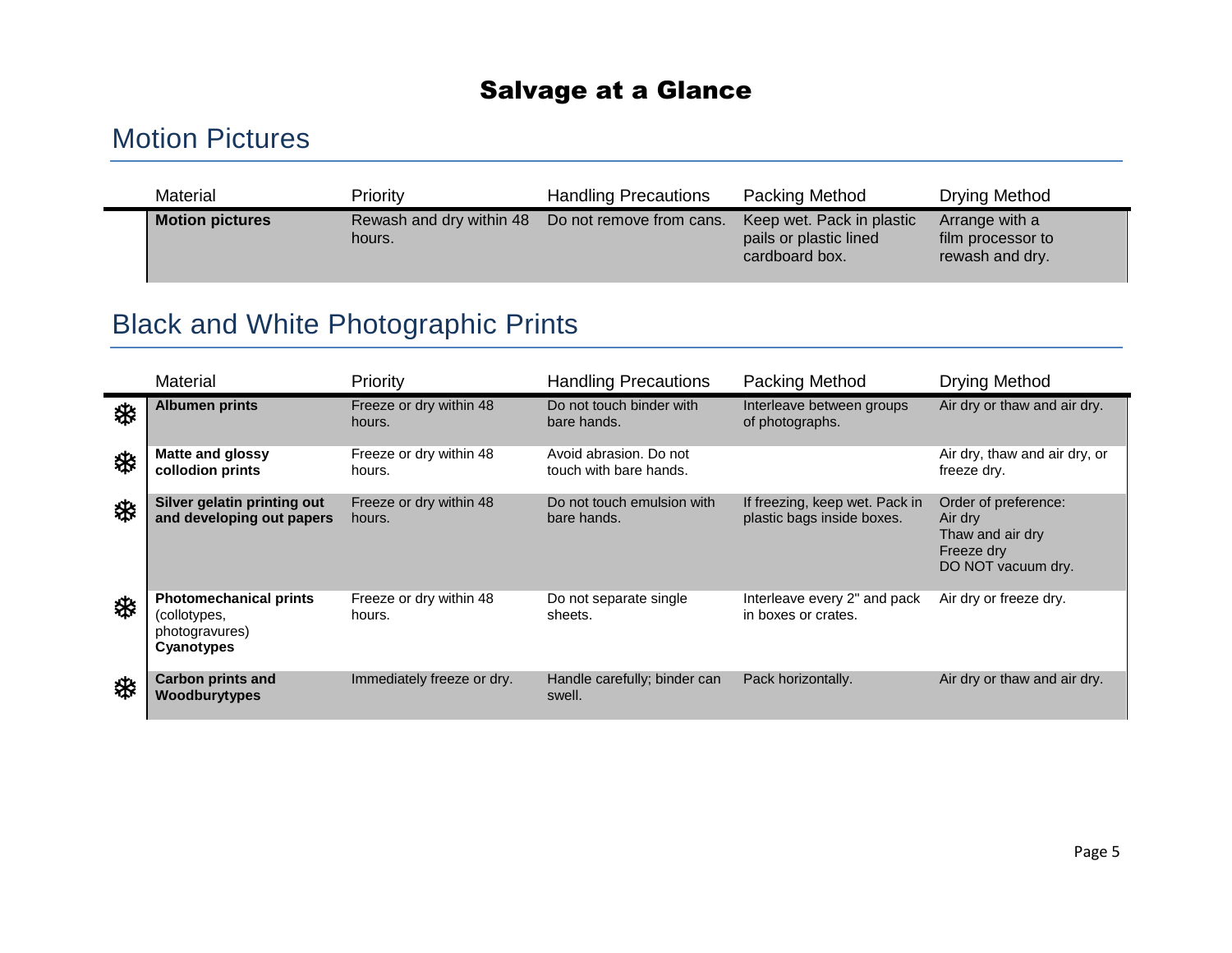## Color Photographs

|   | <b>Material</b>                     | Priority                                                                 | <b>Handling Precautions</b>             | Packing Method                                               | Drying Method                                                                        |
|---|-------------------------------------|--------------------------------------------------------------------------|-----------------------------------------|--------------------------------------------------------------|--------------------------------------------------------------------------------------|
|   | Dye transfer prints                 | Package to prevent damage.<br>Recovery rate is poor.<br>Immediately dry. | Do not touch emulsion.                  | Transport horizontally.                                      | Air dry face up.                                                                     |
| 尜 | Chromogenic prints and<br>negatives | Freeze or dry within 48<br>hours.                                        | Do not touch binder with<br>bare hands. | If freezing, keep wet. Pack in<br>plastic bags inside boxes. | Order of preference: Air dry<br>Thaw and air dry<br>Freeze dry<br>DO NOT vacuum dry. |

## Cased Photographs

| <b>Material</b>                        | Priority                                  | <b>Handling Precautions</b>                                       | Packing Method                              | Drying Method                     |
|----------------------------------------|-------------------------------------------|-------------------------------------------------------------------|---------------------------------------------|-----------------------------------|
| <b>Ambrotypes</b><br><b>Pannotypes</b> | Recovery rate is low.<br>Immediately dry. | Handle with care. Extremely<br>fragile binder. Glass<br>supports. | Pack horizontally in a<br>padded container. | Air dry face up. Never<br>freeze. |
| <b>Daguerreotypes</b>                  | Immediately dry.                          | Handle with care. Fragile<br>surface and cover glass.             | Pack horizontally in a<br>padded container. | Air dry face up. Never<br>freeze. |
| <b>Tintypes</b>                        | Immediately dry.                          | Handle with care. Fragile<br>binder.                              | Pack horizontally.                          | Air dry. Never freeze.            |

## **Transparencies**

|   | Material                | Priority                | <b>Handling Precautions</b> | Packing Method              | Drying Method              |
|---|-------------------------|-------------------------|-----------------------------|-----------------------------|----------------------------|
| ₩ | Lantern slides (glass), | Freeze or dry within 48 | Handle with care – loose    | Pack vertically in a padded | Air drying preferred; thaw |
|   | silver gelatin          | hours                   | binding tapes and glass.    | container.                  | and air dry.               |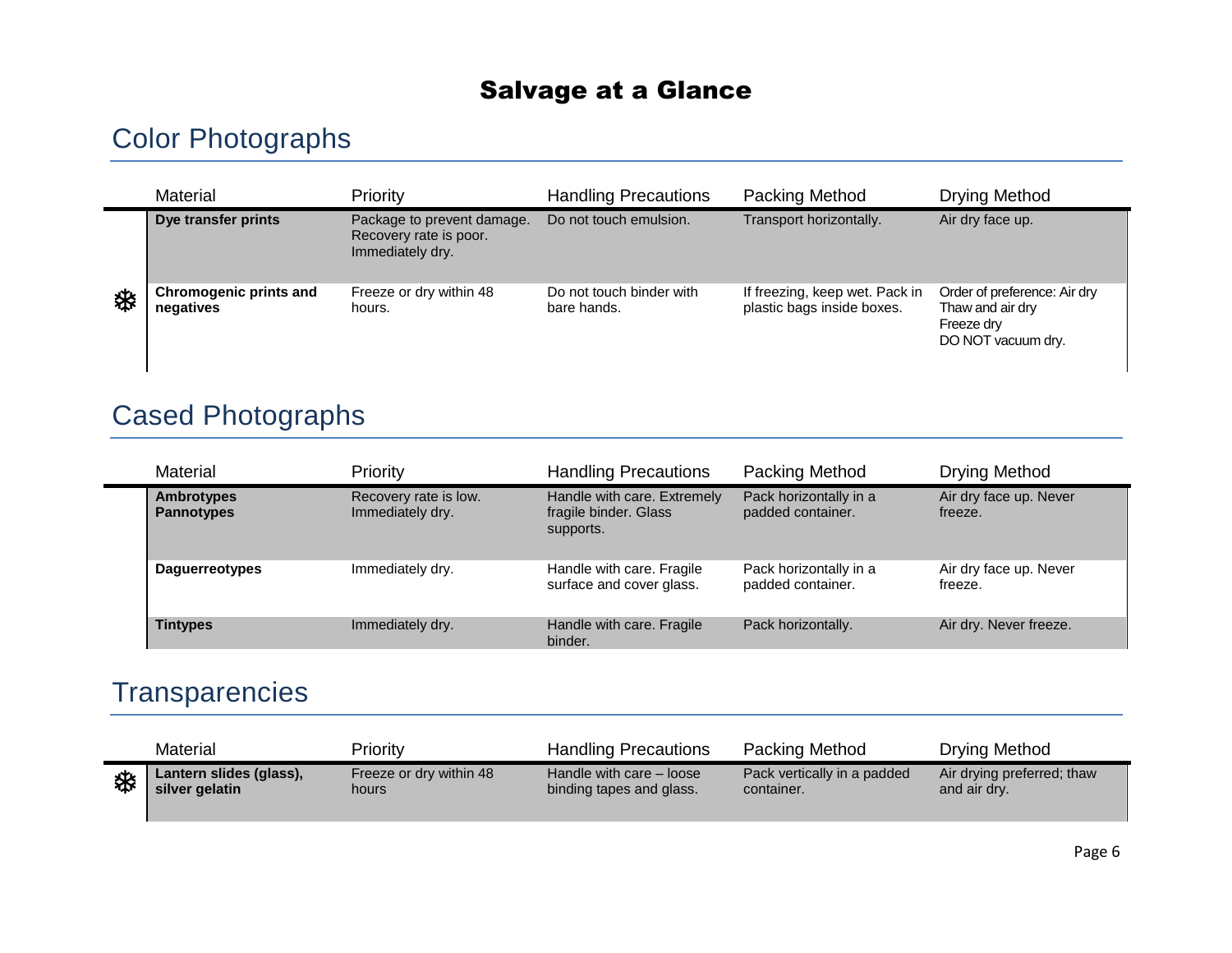# Color Transparencies

|   | <b>Material</b>                                                                                          | Priority                                                                       | <b>Handling Precautions</b>                          | Packing Method                                | Drying Method                                                                                             |
|---|----------------------------------------------------------------------------------------------------------|--------------------------------------------------------------------------------|------------------------------------------------------|-----------------------------------------------|-----------------------------------------------------------------------------------------------------------|
|   | <b>Additive color</b><br>transparencies (most are<br>glass) Autochromes,<br><b>Agfacolor, Dufaycolor</b> | Package to prevent damage<br>- recovery rate is very poor.<br>Immediately dry. | Handle with care - loose<br>binding tapes and glass. | Horizontally in padded<br>container.          | Air dry. Never freeze.                                                                                    |
| ₩ | <b>Chromogenic color</b><br>transparencies<br><b>Mounted color slides and</b><br>sheet film              | Freeze or dry within 48<br>hours.                                              | Handle by mounts or edges.                           | Keep wet. Pack in plastic<br>bags inside box. | Order of preference: 1) Air<br>dry in mounts, 2) thaw and<br>air dry, 3) Freeze dry.<br>DO NOT VACUUM DRY |

# **Negatives**

|   | Material                                                            | Priority                                                | <b>Handling Precautions</b>                             | <b>Packing Method</b>                                                                | Drying Method                                                                        |
|---|---------------------------------------------------------------------|---------------------------------------------------------|---------------------------------------------------------|--------------------------------------------------------------------------------------|--------------------------------------------------------------------------------------|
|   | Wet collodion glass plates                                          | Recovery rate is low.<br>Immediately dry.               | Handle with care, Glass<br>supports and fragile binder. | Pack horizontally in a<br>padded container.                                          | Air dry immulsion side up.<br>Never freeze.                                          |
| 尜 | Gelatin dry plate glass<br>negatives                                | Freeze or dry within 48<br>hours.                       | Handle with care – glass.                               | If freezing, keep wet. Pack in<br>plastic bags, vertically in a<br>padded container. | Air drying preferred; or thaw<br>and air dry; freeze dry.                            |
| ₩ | Deteriorated nitrates with<br>soluble binders                       | Immediately freeze or dry.<br>Recovery rate may be low. | Do not blot.                                            | Pack horizontally.                                                                   | Air dry; thaw and air dry; test<br>freeze drying.                                    |
| ₩ | <b>Deteriorated acetates</b>                                        | Immediately freeze or dry.<br>Recovery rate is low.     | Handle with care $-$ swelling<br>of emulsion.           | Pack horizontally.                                                                   | Air dry; thaw and air dry; test<br>freeze drying.                                    |
| ❄ | Polyester based film,<br>nitrates and acetates in<br>good condition | Freeze or dry within 48<br>hours.                       | Do not touch emulsions with<br>bare hands.              | If freezing, keep wet. Pack in<br>small plastic bags inside<br>boxes.                | Order of preference: air dry;<br>thaw and air dry; Freeze dry;<br>DO NOT vacuum dry. |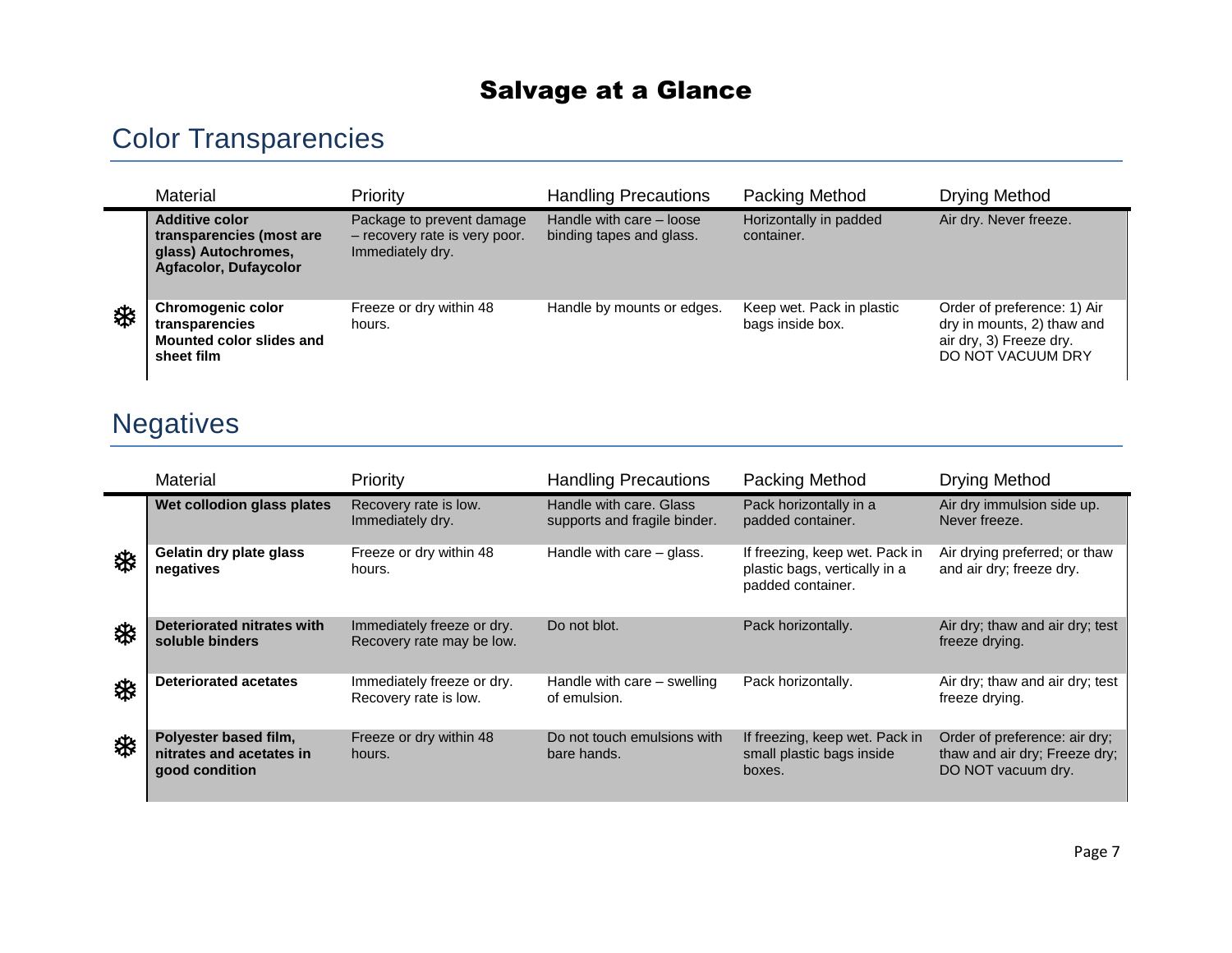## Scrapbooks and Photograph Albums

|   | <b>Material</b>          | Priority                          | <b>Handling Precautions</b>                              | Packing Method                                                                                      | Drying Method                                                                                                                    |
|---|--------------------------|-----------------------------------|----------------------------------------------------------|-----------------------------------------------------------------------------------------------------|----------------------------------------------------------------------------------------------------------------------------------|
| 尜 | <b>Scrapbooks</b>        | Air Dry or Freeze<br>immediately. | Interleave pages with photos<br>with spunbond polyester. | Wrap album in wax or<br>freezer paper; pack flat in<br>box, no more than two<br>scrapbooks per box. | Air Dry; interleave pages<br>with absorbent paper,<br>opening and turning pages<br>regularly. Freeze, then<br>Vacuum Freeze Dry. |
| 尜 | <b>Photograph Albums</b> | Air Dry or Freeze<br>immediately. | Interleave pages with photos<br>with spunbond polyester. | Wrap album in wax or<br>freezer paper. Pack flat in<br>box, no more than two<br>albums per box.     | Air Dry; interleave pages<br>with absorbent paper,<br>opening and turning pages<br>regularly. Freeze, then<br>Vacuum Freeze Dry. |

#### Record Albums

|   | <b>Material</b>                | Priority                              | <b>Handling Precautions</b>                                      | Packing Method                                                 | Drying Method                                                                                      |
|---|--------------------------------|---------------------------------------|------------------------------------------------------------------|----------------------------------------------------------------|----------------------------------------------------------------------------------------------------|
|   | Shellac and acetate discs      | Air Dry immediately                   | Discs are very fragile. Hold<br>by their edges; avoid<br>shocks. | Pack vertically in rigid<br>polyethylene foam-padded<br>boxes. | Air Dry vertically in dishrack.<br>Use record cleaning<br>machine.                                 |
|   | <b>Vinyl discs</b>             | Air Dry within 48 hours.              | Hold by their edges; avoid<br>shocks.                            | Pack vertically in rigid<br>polyethylene foam-padded<br>boxes. | Air Dry vertically in dishrack.<br>Freezing untested; if<br>necessary, freeze above -<br>18C (0F). |
| 尜 | Album jackets or<br>enclosures | Air dry or Freeze within 48<br>hours. | Use caution in removing wet<br>paper next to discs.              | Pack in plastic lined<br>cardboard box.                        | Air Dry according to paper<br>type. Freeze, then Vacuum<br>Freeze Dry.                             |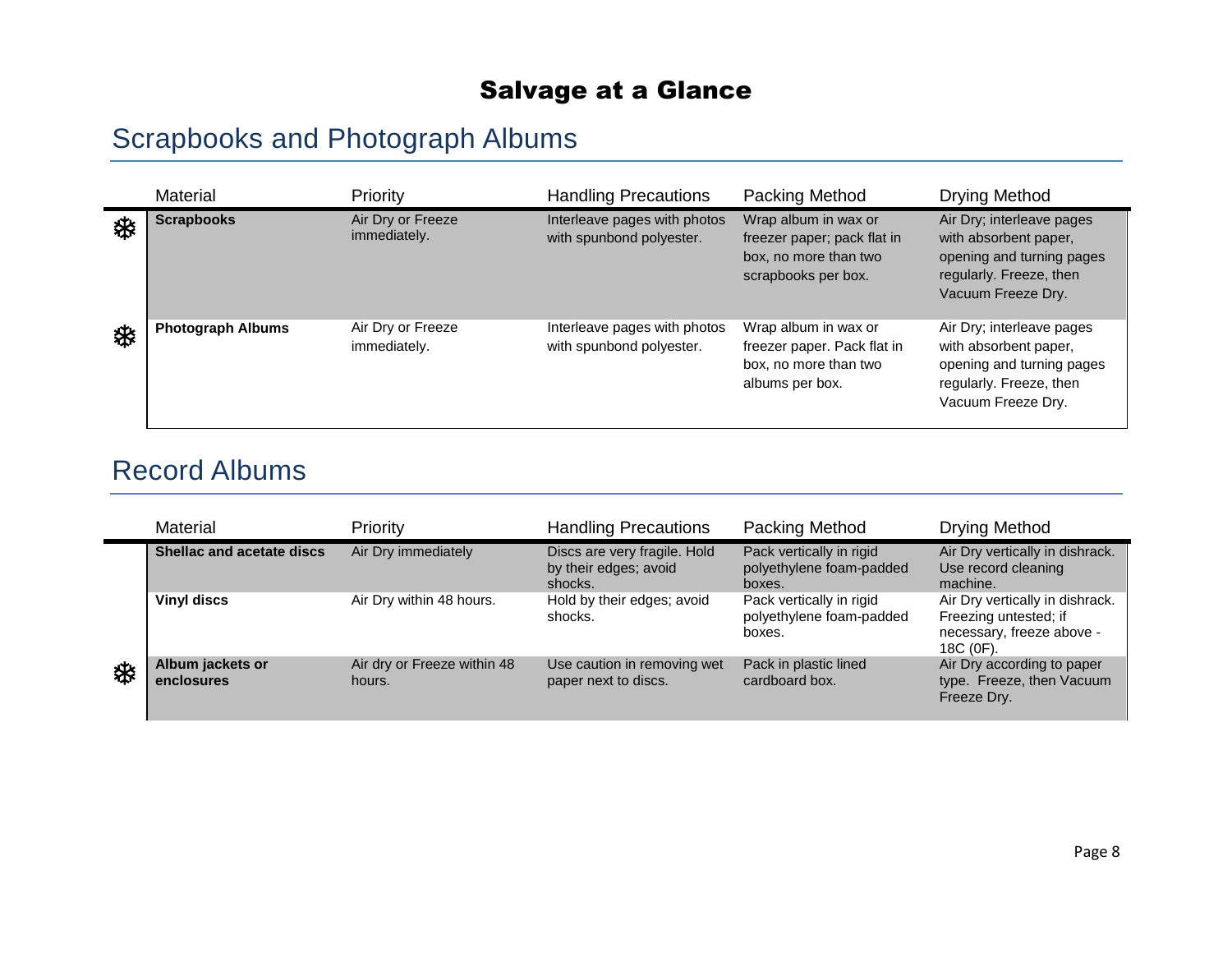## **Paintings**

|   | Material                           | Priority                          | <b>Handling Precautions</b>   | Packing Method                                                                          | Drying Method                               |
|---|------------------------------------|-----------------------------------|-------------------------------|-----------------------------------------------------------------------------------------|---------------------------------------------|
|   | <b>Canvas</b>                      | Air Dry immediately.              | Drain and carry horizontally. | Face up without touching<br>paint layers.                                               | Air dry. Consult a<br>conservator.          |
| ₩ | Watercolor, ink (soluble<br>media) | Air Dry or Freeze<br>immediately. | Do not blot.                  | Interleave with spunbond<br>polyester and place flat in<br>plastic lined box or drawer. | Air Dry. Freeze, then<br>Vacuum Freeze Dry. |

# Organic Material

| Material                  | Priority               | <b>Handling Precautions</b>                       | Packing Method                                                 | Drying Method                 |
|---------------------------|------------------------|---------------------------------------------------|----------------------------------------------------------------|-------------------------------|
| <b>Bone &amp; Ivory</b>   | Treat within 24 hours. | Handle with care – wet<br>objects may be fragile. | Wrap individually in<br>absorbent material.                    | Air dry. Use fans.            |
| <b>Shell</b>              | Treat within 24 hours. | Handle with care – wet<br>objects may be fragile. | Wrap individually in<br>absorbent material.                    | Air dry. Use fans.            |
| <b>Skin &amp; Leather</b> | Treat within 24 hours. | Handle with care – wet<br>leather is fragile.     | Pad with toweling to<br>maintain shape and provide<br>support. | Air dry. Use fans.            |
| <b>Basketry</b>           | Treat within 24 hours. | Lift from the bottom of<br>object.                | Pad with toweling to<br>maintain shape.                        | Air dry slowly. Keep lids on. |
| Wood                      | Treat within 24 hours. | Lift from bottom of object.                       | Wrap in absorbent material.                                    | Air dry slowly.               |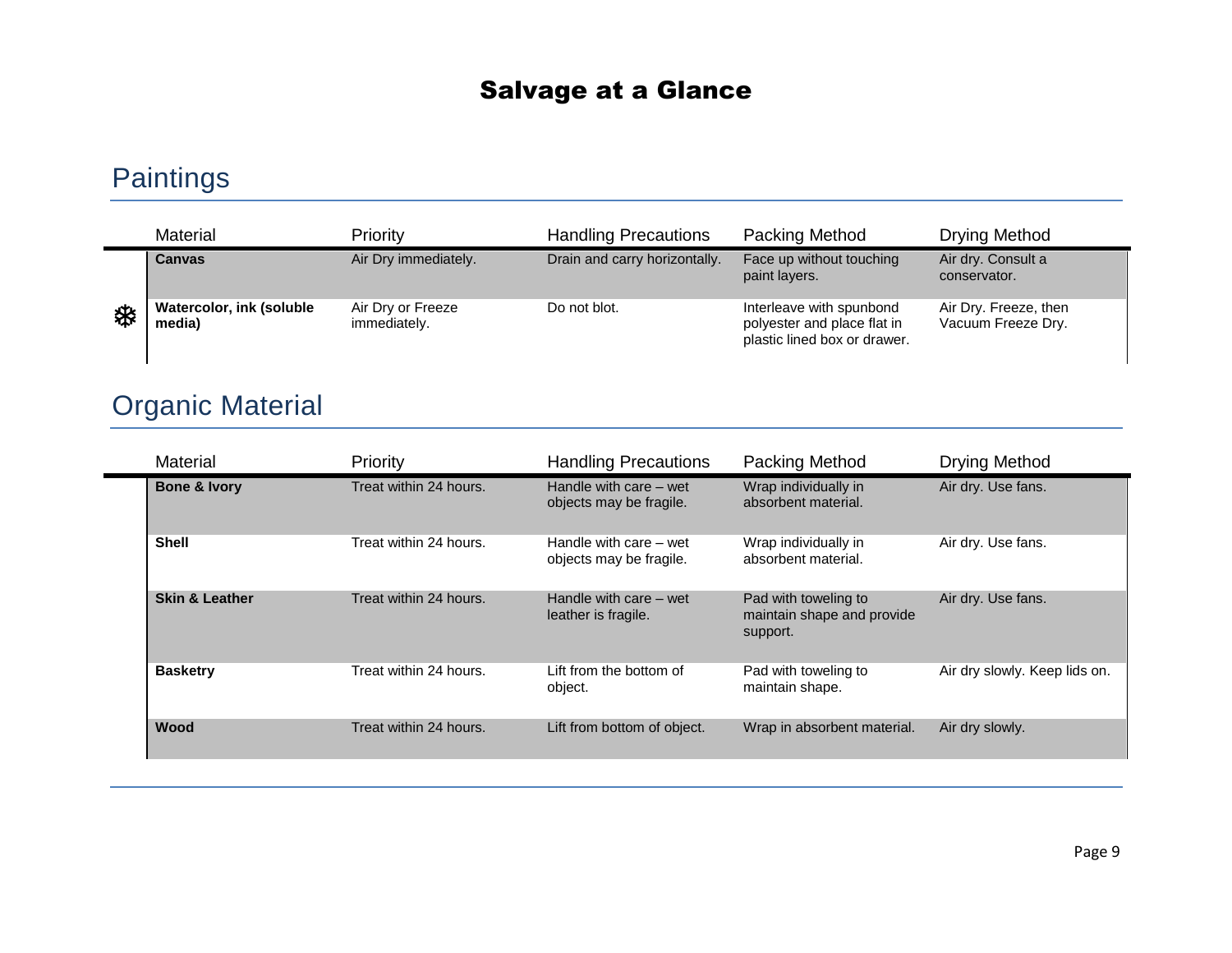## Inorganic Material

| Material                                          | Priority                                                                                                   | <b>Handling Precautions</b>                                                                             | Packing Method                                                                                | <b>Drying Method</b> |
|---------------------------------------------------|------------------------------------------------------------------------------------------------------------|---------------------------------------------------------------------------------------------------------|-----------------------------------------------------------------------------------------------|----------------------|
| <b>Sun baked Ceramics or</b><br><b>Terracotta</b> | Treat within 24 hours to<br>prevent disintegration and<br>loss of surface.                                 | Watch for cracking or<br>peeling. Blot dry- do not rub                                                  | Wrap with paper towels or<br>absorbent material.                                              | Air dry. Use fans.   |
| <b>Low-Fired Ceramics</b>                         | Treat within 48 hours.                                                                                     | Watch for cracking or<br>peeling. Pat dry- do not rub                                                   | Wrap with paper towels or<br>absorbent material.                                              | Air dry. Use fans.   |
| <b>High-Fired Ceramics</b>                        | Treat after less stable<br>material.                                                                       | If the surfaces are stable,<br>blot with lint-free towels.                                              | Wrap with paper towels or<br>absorbent material.                                              | Air dry. Use fans.   |
| <b>Metal</b>                                      | Treat unstable (corroded)<br>metals within 48 hours.<br>Treat stable metal after less<br>stable materials. | Use gloves when handling. If<br>the surfaces are stable, blot<br>with lint-free towels.                 | Wrap with absorbent<br>materials. Pack copper in<br>individual containers with<br>silica gel. | Air dry. Use fans.   |
| <b>Stone</b>                                      | Treat after less stable<br>materials.                                                                      | If object has smooth surface,<br>blot. If surface is rough or<br>has an applied finish, do not<br>blot. | Wrap with absorbent<br>materials.                                                             | Air dry. Use fans.   |
| <b>Glass</b>                                      | Treat after less stable<br>materials                                                                       | Pat dry, do not rub.                                                                                    | Wrap with absorbent<br>materials.                                                             | Air dry. Use fans.   |

# Geological Specimens

| Material                              | Priority               | <b>Handling Precautions</b>                       | <b>Packing Method</b>                                  | Drying Method                                                                             |
|---------------------------------------|------------------------|---------------------------------------------------|--------------------------------------------------------|-------------------------------------------------------------------------------------------|
| <b>Geological</b><br><b>Specimens</b> | Treat within 48 hours. | Handle with care-wet<br>specimens may be fragile. | Wrap with paper towels or<br>other absorbent material. | Air dry slowly. Consult a<br>conservator; some speci-<br>mens should be dried<br>quickly. |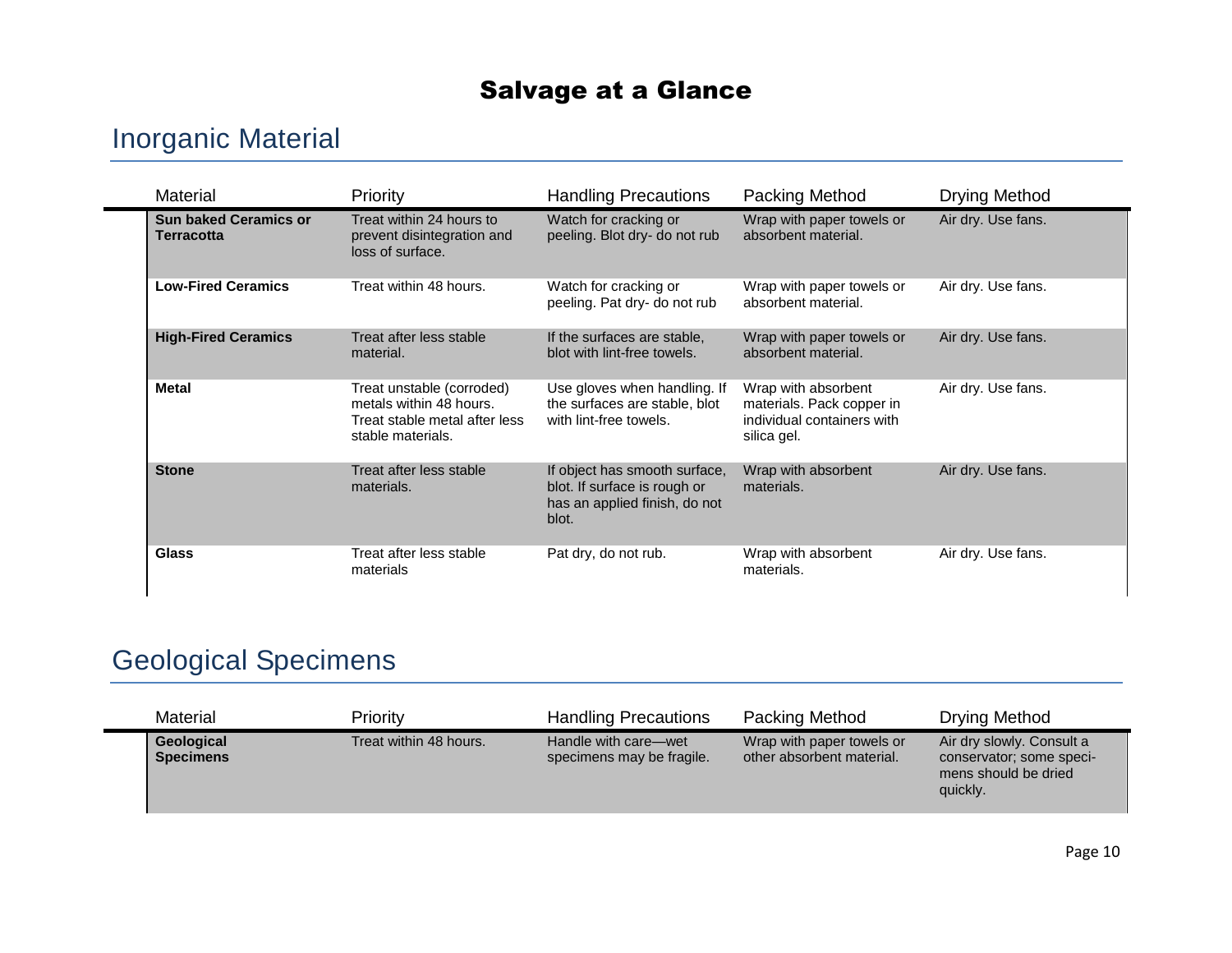## Biological Specimens

| Material                                           | Priority                                                                  | <b>Handling Precautions</b>                                                               | Packing Method                                                                                                 | Drying Method                                                                                              |
|----------------------------------------------------|---------------------------------------------------------------------------|-------------------------------------------------------------------------------------------|----------------------------------------------------------------------------------------------------------------|------------------------------------------------------------------------------------------------------------|
| <b>Animal Skins and</b><br><b>Taxidermy Mounts</b> | Treat within 24 hours to<br>prevent mold growth.                          | Avoid direct handling. Many<br>stuffed mounts may contain<br>arsenic or other pesticides. | Separate items with freezer<br>or wax paper . Isolate from<br>other objects in boxes with<br>plastic sheeting. | Air dry slowly.                                                                                            |
| <b>Herbarium Specimens</b>                         | Treat within 24 hours to<br>prevent mold growth.                          | Avoid direct handling.                                                                    | Separate with plastic<br>sheeting, freezer or wax<br>paper.                                                    | Air dry with good ventilation.<br>Consult a conservator.                                                   |
| <b>Fluid Preserved</b><br><b>Collections</b>       | Treat within 24 hours to<br>prevent objects from drying<br>or shriveling. | Avoid direct handling.                                                                    | Place specimens and labels<br>in sealed polyethylene<br>boxes with a small amount<br>of alcohol.               | Rinse with distilled water or<br>a preservative. Store in new<br>jar with fresh liquid or<br>preservative. |
| <b>Pinned Insects</b>                              | Treat within 24 hours to<br>prevent mold growth.                          | Handle with care—wet<br>specimens may be fragile.                                         | Ensure pins are secured and<br>specimen trays/boxes are<br>supported.                                          | Air dry with good ventilation.                                                                             |

## Paleontological Specimens

| Material                                   | Priority               | <b>Handling Precautions</b>                       | Packing Method                                | Drying Method                                                                         |
|--------------------------------------------|------------------------|---------------------------------------------------|-----------------------------------------------|---------------------------------------------------------------------------------------|
| <b>Paleontological</b><br><b>Specimens</b> | Treat within 48 hours. | Handle with care-wet<br>specimens may be fragile. | Wrap individually with<br>absorbent material. | Air dry slowly.<br>Use ties to hold fragile or<br>repaired specimens while<br>drying. |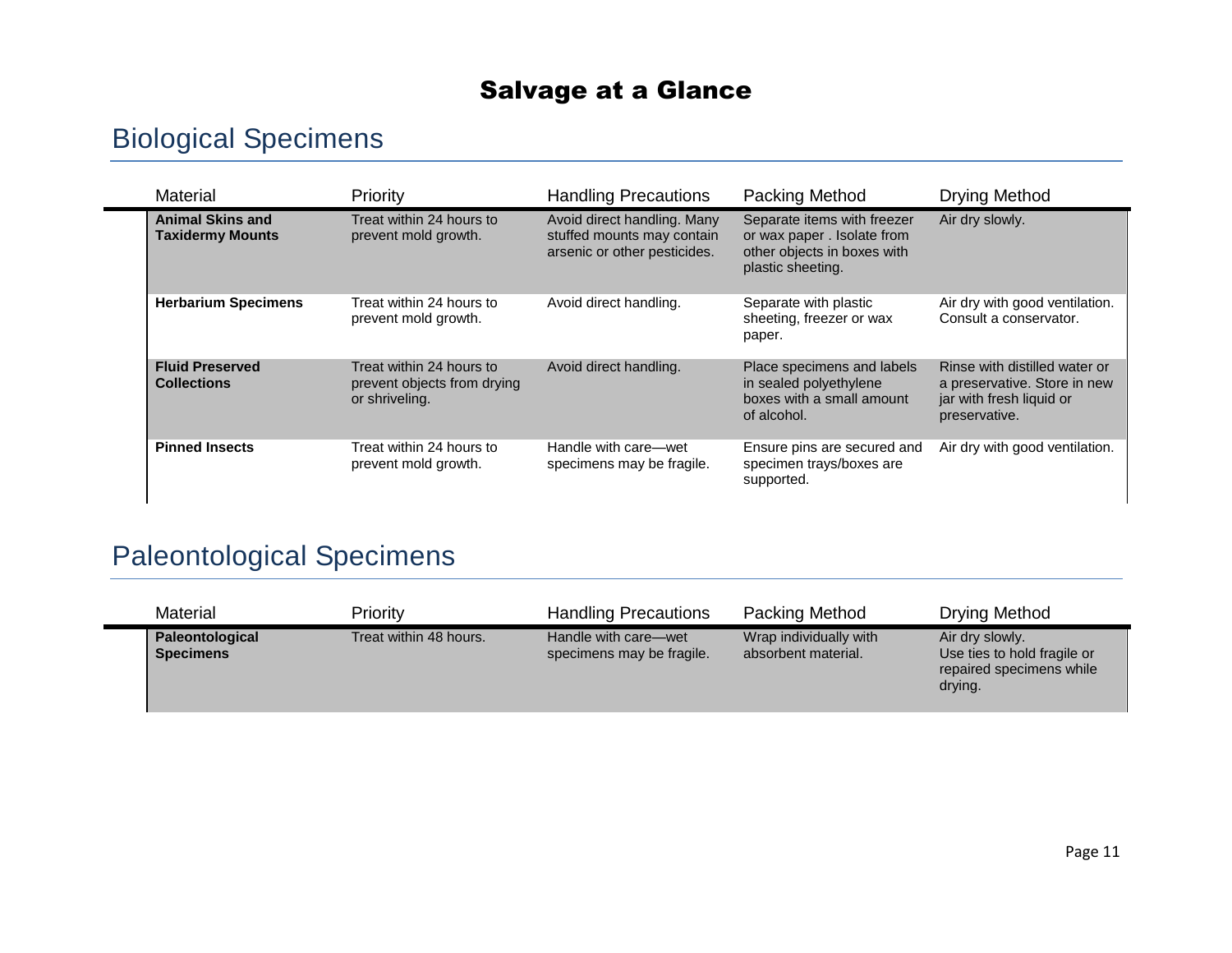# **Textiles**

|   | Material                                                                 | Priority                                                                                      | <b>Handling Precautions</b>                                                                  | Packing Method                                                              | <b>Drying Method</b>                                                                           |
|---|--------------------------------------------------------------------------|-----------------------------------------------------------------------------------------------|----------------------------------------------------------------------------------------------|-----------------------------------------------------------------------------|------------------------------------------------------------------------------------------------|
| ₩ | <b>Small Flat Textiles</b>                                               | Treat within 48 hours.<br>Bleeding dyes should be<br>treated immediately by a<br>conservator. | Gently press water out with<br>palm or blot with lint-free<br>towels. Do not wring or twist. | Separate with freezer or wax<br>paper and box in small<br>groups.           | Air dry. Freeze items that<br>cannot be dried with 48<br>hours and consult a<br>conservator.   |
| ₩ | <b>Large Flat Textiles</b>                                               | Treat within 48 hours.<br>Bleeding dyes should be<br>treated immediately by a<br>conservator. | Gently press water out with<br>palm or blot with lint-free<br>towels. Do not wring or twist. | Keep rolled on tubes if<br>possible. Be careful of<br>weakened tubes.       | Air dry. Freeze items that<br>cannot be dried with 48<br>hours and consult a<br>conservator.   |
| ₩ | <b>Embroidered or Multi-</b><br><b>Layered Flat Textiles</b><br>(Quilts) | Treat within 48 hours.<br>Bleeding dyes should be<br>treated immediately by a<br>conservator. | Gently press water out with<br>palm or blot with lint-free<br>towels. Do not wring or twist. | Keep rolled on tubes if<br>possible. Be careful of<br>weakened tubes.       | Air dry. Freeze items that<br>cannot be dried with 48<br>hours and consult a<br>conservator.   |
|   | <b>Painted or Stenciled</b><br><b>Fabrics</b>                            | Treat within 48 hours.                                                                        | Do not blot painted surfaces.                                                                | Separate with freezer or wax<br>paper to prevent staining<br>between items. | Air dry. Do not freeze.                                                                        |
| ₩ | <b>Framed Needlework and</b><br><b>Silk Pictures</b>                     | Treat within 48 hours.                                                                        | Blot gently. Remove from<br>frame.                                                           | Interleave freezer paper and<br>cardboard to provide<br>support.            | Air dry. Freeze items that<br>cannot be dried within 48<br>hours and consult a<br>conservator. |
|   | <b>Beadwork</b>                                                          | Treat within 48 hours.                                                                        | Blot gently. Minimize<br>movement. Provide support.                                          | Separate with freezer or wax<br>paper to prevent staining<br>between items. | Air dry. Do not freeze.                                                                        |
| ❄ | <b>Fragile Garments (Silk)</b>                                           | Treat within 48 hours.                                                                        | Avoid handling if possible.<br>Be aware of metal closures<br>etc. that can tear fabric.      | Separate with freezer or wax<br>paper to prevent staining<br>between items. | Air dry. Freeze items that<br>cannot be dried within 48<br>hours and consult a<br>conservator. |
| ₩ | <b>Sturdy Garments (Wool)</b>                                            | Treat within 48 hours.                                                                        | Blot.                                                                                        | Separate with freezer or wax<br>paper to prevent staining<br>between items. | Air dry. Freeze items that<br>cannot be dried within 48<br>hours and consult a<br>conservator. |